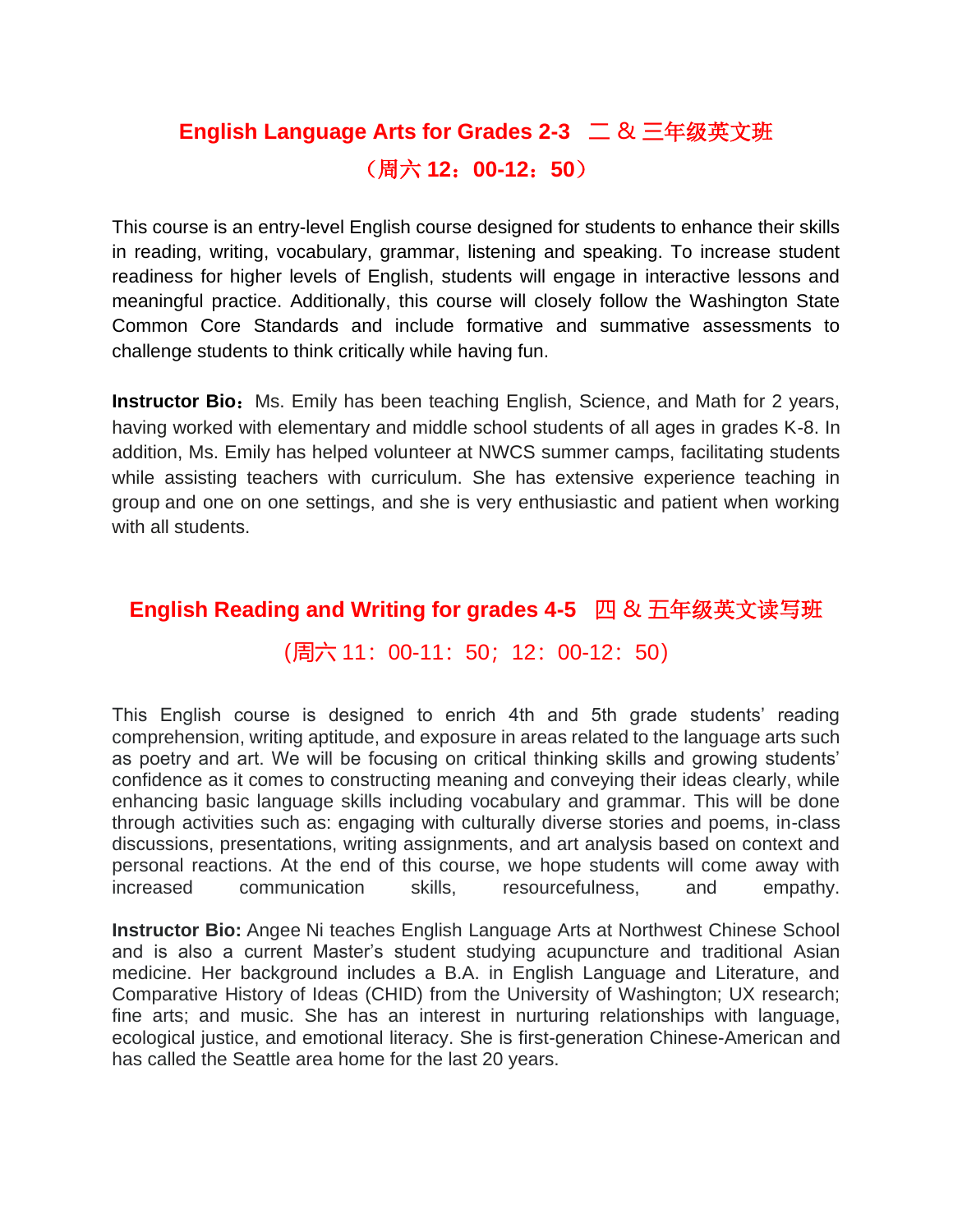# **Public Speaking for Grades 4-6**

Saturdays 12:00pm-1:50pm

MR. HANSON DAI hanson.dai@nwchinese.org

#### **About the Course**

This is a strong entry-level course where each lesson aims to build proficiency in students' speech writing and public speaking skills. Students will practice a variety of speech styles from sales pitching to debating, all of which will help them gain poise and self confidence in front of audiences of all sizes. By the end of the course, students should be able to organize and deliver a two-four minute speech that incorporates the elements of good speech writing and presentation. In addition to improving their public speaking skills, students will build interpersonal communication and leadership skills.

Common Core State Standards in ELA-Literacy:

SL.4.4/SL.5.4/SL.6.4 Report on a topic or text or present an opinion, tell a story, or recount an experience in an organized manner, sequencing ideas logically and using appropriate facts and relevant, descriptive details to support main ideas or themes; speak clearly at an understandable pace. Use appropriate eye contact, adequate volume, and clear pronunciation.

SL.4.5/SL.5.5/SL.6.5 Include multimedia components and visual displays in presentations to enhance development of main ideas or themes and/or to clarify information.

#### **About the Instructor**

Mr. Hanson is currently a full time student at The University of Washington. This will be Mr. Hanson's fifth year teaching at NWCS, having taught Gifted Exploration Levels 1 and 2, English Language Arts for Grades 2-3, and Elementary STEM in the past. Mr. Hanson also teaches English as a Secondary Language in Shanghai, China. In April 2021, Mr. Hanson delivered a TED Talk on how he "redefines the impossible" in his classroom. To learn more about Mr. Hanson, feel free to visit his website: mrhansondai.com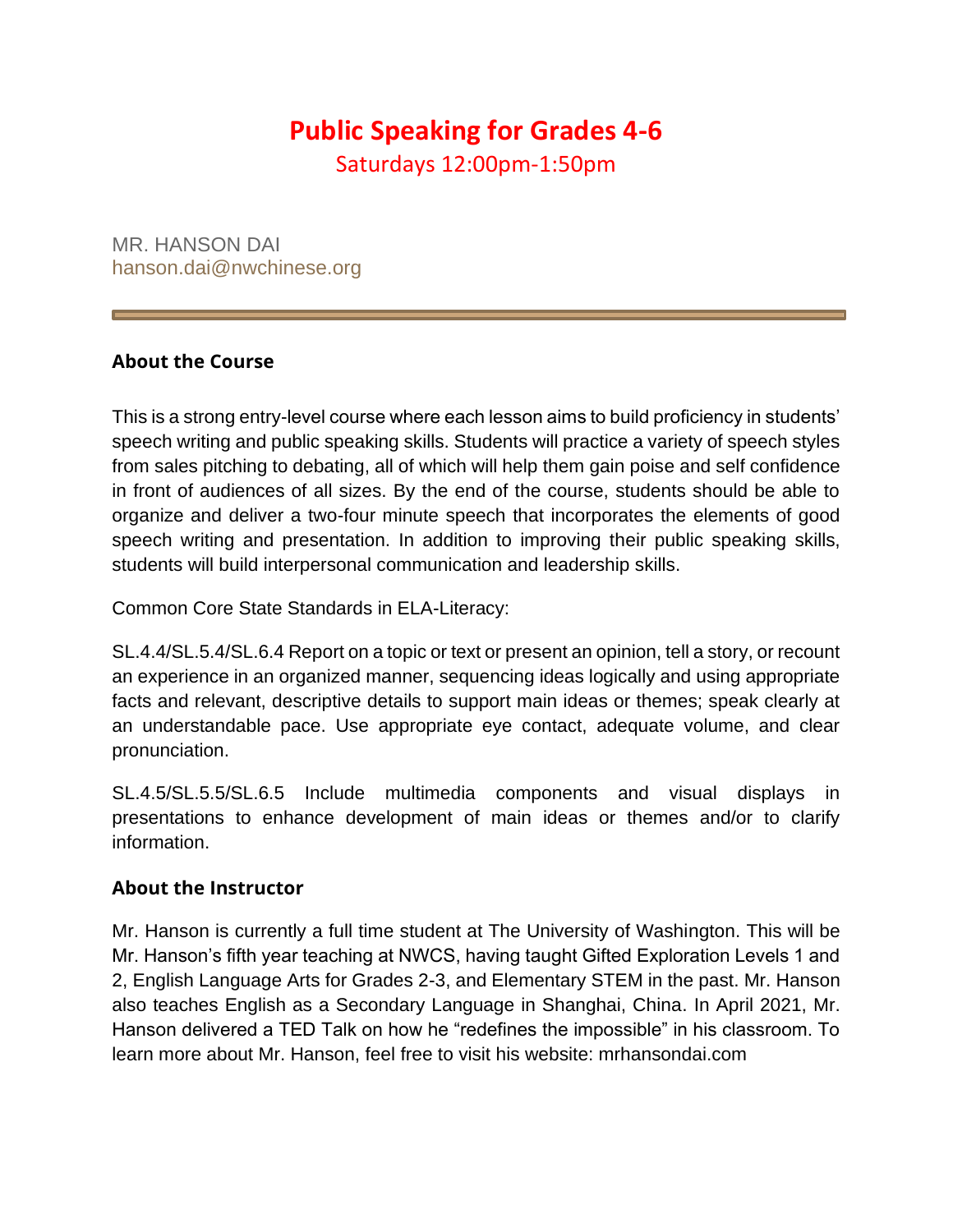#### Virtual Course: 6<sup>th</sup>-8<sup>th</sup> Grade English Language Arts & Literature

Days: Saturdays

Time: 11:00 am – 11:50 am // 12:00 noon – 12:50 pm

As this age, the teens and pre-teens need to expand their process of critical thinking. The course entails reading core literature novels, short stories, poetry, and informational text from online sources and articles. Also, we will write for fun, practice writing in a writing journal, and a variety of essays: personal narrative, persuasive, research, and an expository report, using an analytical graph. In class, we will read, write, review grammar as necessary, build vocabulary, and work together on team writing projects, involving extended critical thinking. But outside of class, students will do independent reading, studying, completing and submitting assignments when they are due. Engaging, educational games and teen-relevant learning software ensure students have fun learning: Kahoot!, Quizlet, and Flocabulary.

The following units will be reviewed this semester.

COMPOSITION:

- $\checkmark$  The writing process
- $\checkmark$  A variety of effective sentence structures and word choice
- $\checkmark$  Literary and comparative analyses
- $\checkmark$  Writing an essay, using citations

GRAMMAR REVIEW:

- $\checkmark$  Parts of a sentence and irregular verbs
- ✓ Subject-Verb Agreement
- $\checkmark$  Sentence syntax

Student are required to read three teen-popular novels for literary analyses:

- *New Kid* (2019), by Jerry Craft
- *The Last Olympian* (2009) (Percy Jackson and the Olympians series, Book 5), by Rick Riordan
- *The Giver* (1993), by Lois Lowry

Instructor Bio:

Kurt A Lehman, M.Ed.-TESOL, has taught for 13 years in the U.S. and abroad. He earned his Master's in Education and was certified as an ELL instructor from Seattle University. He has worked the education field in administration and has taught all grade levels and knows how to educate mixed levels with the effective, differentiated approach. Lehman taught English and Public Speaking at universities in Shanghai. From a holistic teaching approach, his underlying focus is to encourage and foster an optimal learning environment that bridges the gap for learners to grow and master their critical thinking skills. As an end goal, the students can enhance and refine their academic, social and emotional, and life skills.

Please feel free to contact Mr. Kurt anytime: [kurt.lehman@nwchinese.org](mailto:kurt.lehman@nwchinese.org) or text at 425-208-2286